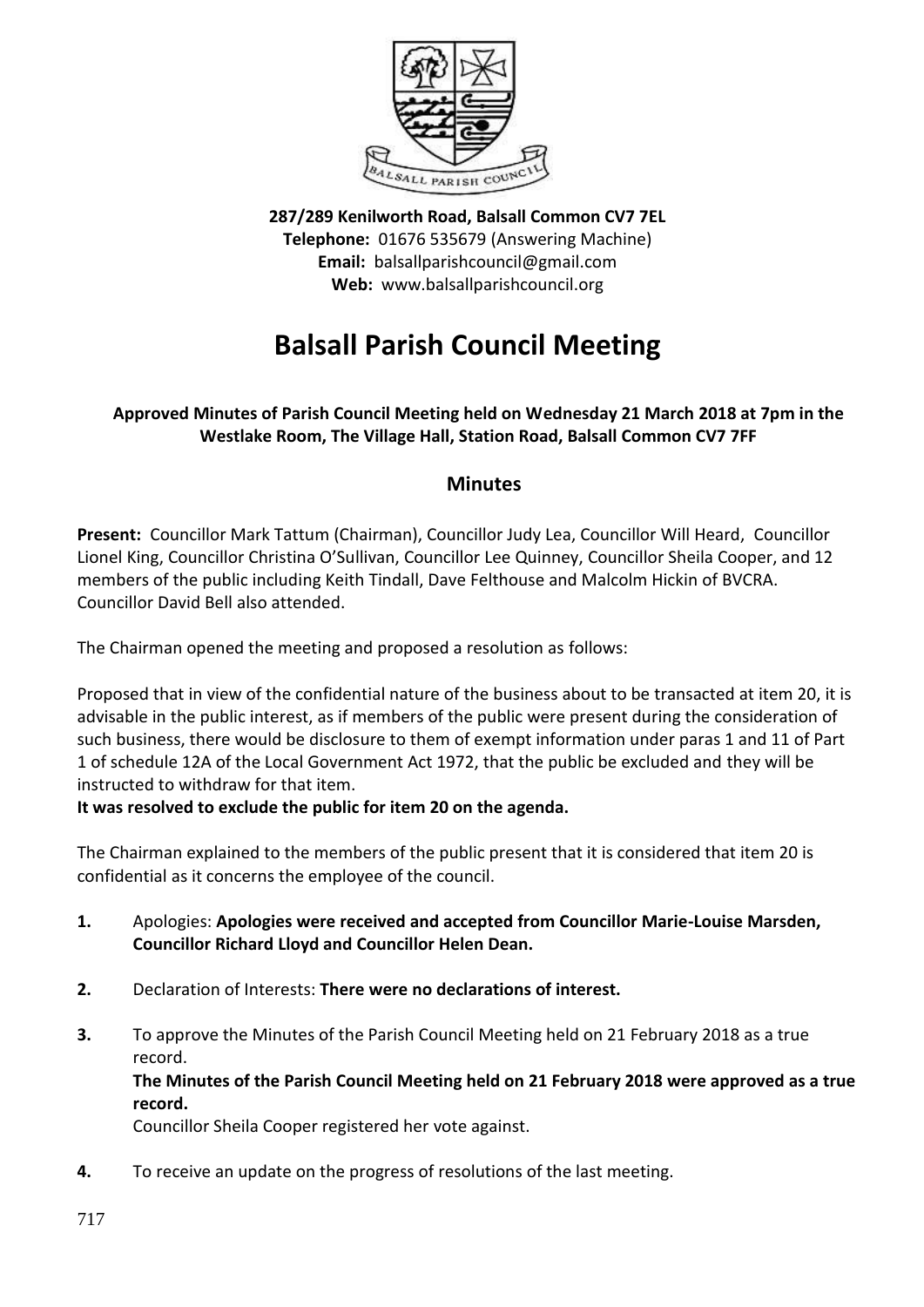Item 13: Burton Green Parish Council had been requested to provide more information in relation the to their proposed consideration of an HS2 report, seeking that the report covered the establishment of a haul route, benefits to Balsall residents and the hoped for impact, in the light of contractors now being in place, however a reply has not yet been received.

**5.** To note the Minutes of the Staffing and Communications Committee Meeting held on 14 March 2018.

**The Minutes of the Staffing and Communications Committee Meeting held on 14 March 2018 were noted.**

- **6.** To note the approval of the following policies and documents by Staffing and Communications Committee on behalf of Balsall Parish Council. Equality Policy Terms and Conditions of Employment Template Member Employee Protocol Training and Development Policy Payroll Policy Dignity at Work and Bullying and Harassment Policy Grievance and Disciplinary Policy Social Media Policy Communications Policy **The approval of the above policies and documents by Staffing and Communications Committee on behalf of Balsall Parish Council was noted.**
- **7**. To accept the recommendation of Staffing and Communications Committee to adopt a Council Action Plan for 2018/19.

**Resolved to accept the recommendation of Staffing and Communications Committee and adopt a Council Action Plan for 2018/19.**

- **8.** Proposal to accept the recommendation of Staffing and Communications Committee for a Communications Protocol for the public forum at Council meetings. Proposal to change the Standing Orders in Meetings Generally section (3):
	- Standing Order 3.7 Subject to Standing order 3(6) above, a member of the public shall not speak for more than three (3) minutes.

**Proposed amendment to the recommendation of Staffing and Communications Committee for a communications protocol for the public forum at Council Meetings with the addition of "normally" inserted in the procedure point to now read "The time allocated to the public participation session of the meeting shall not normally exceed 15 minutes". Resolved to accept the amendment.**

**Resolved to accept the recommendation of Staffing and Communications Committee for a communications protocol for the public forum at Council Meetings as amended.**

**Resolved to change the Standing Orders in Meetings Generally section (3):**

 **Standing Order 3.7 Subject to Standing order 3(6) above, a member of the public shall not speak for more than three (3) minutes.**

Copies of the public forum communication protocol were provided to members of the public.

**9.** To note the Minutes of the Finance and General Purposes Committee Meeting held on 14 March 2018.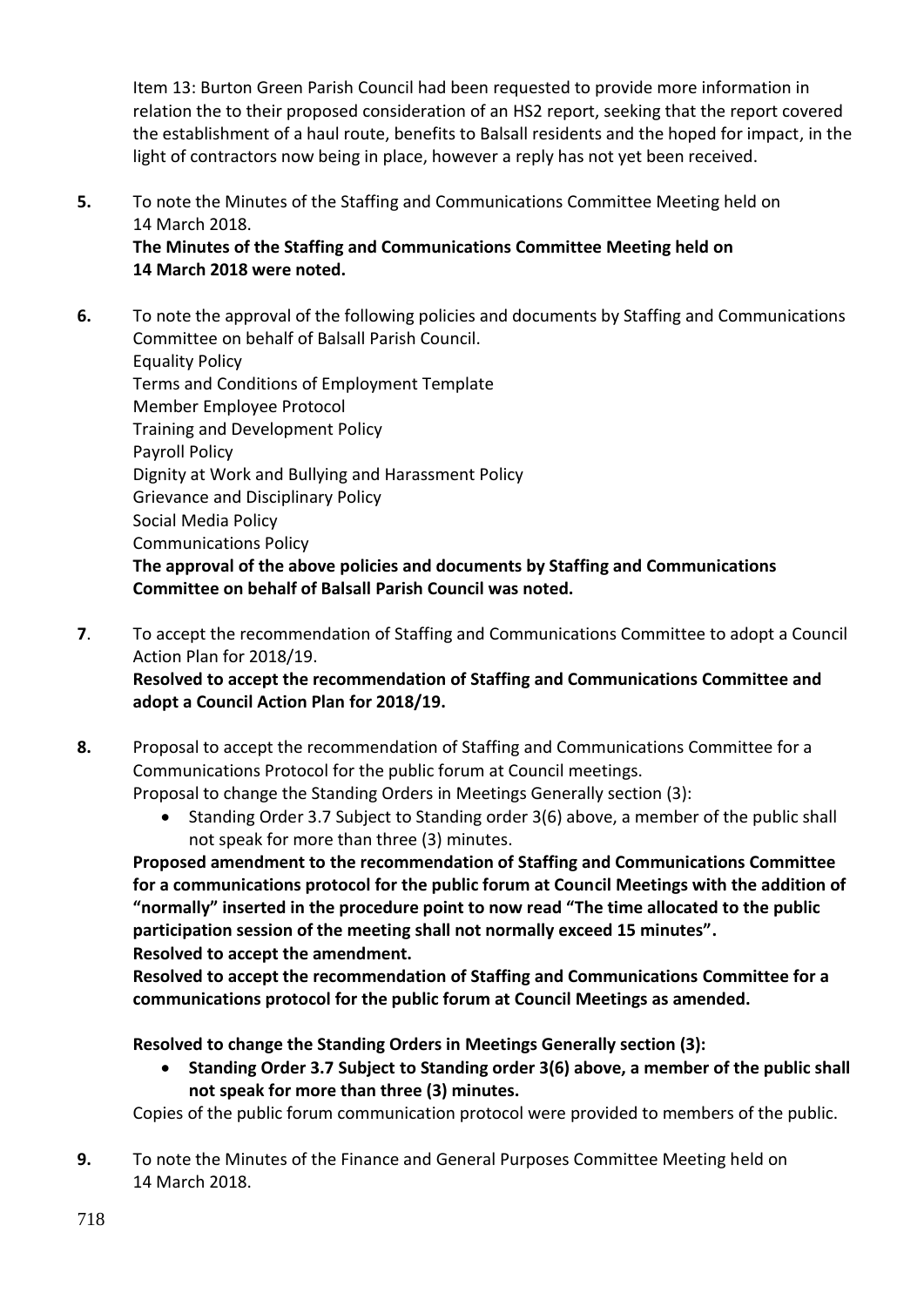**The Minutes of the Finance and General Purposes Committee Meeting held on 14 March 2018 were noted.**

- **10.** To note the approval of a Statement of Internal Control and Internal Financial Control Checklist by Finance and General Purposes Committee on behalf of Balsall Parish Council. **The approval of a Statement of Internal Control and Internal Financial Control Checklist by Finance and General Purposes Committee on behalf of Balsall Parish Council was noted.**
- **11.** To accept the recommendation of Finance and General Purposes Committee to adopt a Health and Safety Policy for the Council. **Resolved to accept the recommendation of Finance and General Purposes Committee to adopt a Health and Safety Policy for the Council.** It was agreed that the Parish Council insurers would be provided with a copy of the policy for comment.
- **12.** Proposal to establish a Planning Committee chaired by Councillor Helen Dean to meet monthly and to reduce the Parish Council meetings to bimonthly in May, July, September, November, January and March.

**Resolved to establish a Planning Committee chaired by Councillor Helen Dean to meet monthly and to reduce the Parish Council meetings to bimonthly in May, July, September, November, January and March.**

**Councillors Marsden, Lloyd, O'Sullivan, Lea and Quinney were nominated with Councillor Tattum as ex-officio.**

### **13. Accounts:**

### **(13.1) Accounts**

Proposal to approve the list of Payments for Approval and Payments Made for the month of February 2018 and invoice payments as listed below.

| Date     | <b>Budget</b>                                  | <b>Gross</b> | <b>VAT</b>   |
|----------|------------------------------------------------|--------------|--------------|
|          |                                                | f            | f            |
| 19.02.18 | NDP/Professional services                      | 25.00        | 0            |
| 19.02.18 | NDP/Professional services                      | 50.00        | $\Omega$     |
| 19.02.18 | Professional services/Audit & Accountancy fees | 101.56       | 16.93        |
| 19.02.18 | Administration/Room hire                       | 406.00       | 0            |
| 19.02.18 | NDP/Professional services                      | 140.00       | $\Omega$     |
| 19.02.18 | Recreation/Repairs and maintenance             | 437.15       | 72.86        |
| 19.02.18 | Cemetery/General maintenance                   | 390.00       | 0            |
| 19.02.18 | Professional services/Audit & Accountancy fees | 293.90       |              |
| 28.02.18 | Personnel/Staff/Salaries/Pension               | 400.87       | 6.17         |
|          | Administration/Training                        |              |              |
|          | Administration/Admin Printing & Stationery     |              |              |
|          | Cemetery/General maintenance                   |              |              |
| 28.02.18 | Professional services/Audit & Accountancy fees | 101.56       | 16.93        |
| 28.02.18 | Recreation/Litter & Waste collection           | 692.00       | <sup>0</sup> |
|          | Recreation/Safety inspections                  |              |              |
|          | Cemetery/Waste disposal                        |              |              |
| Total    |                                                | 3,038.04     | 112.89       |

In addition a payment was made for the salary of the Clerk/RFO in February 2018.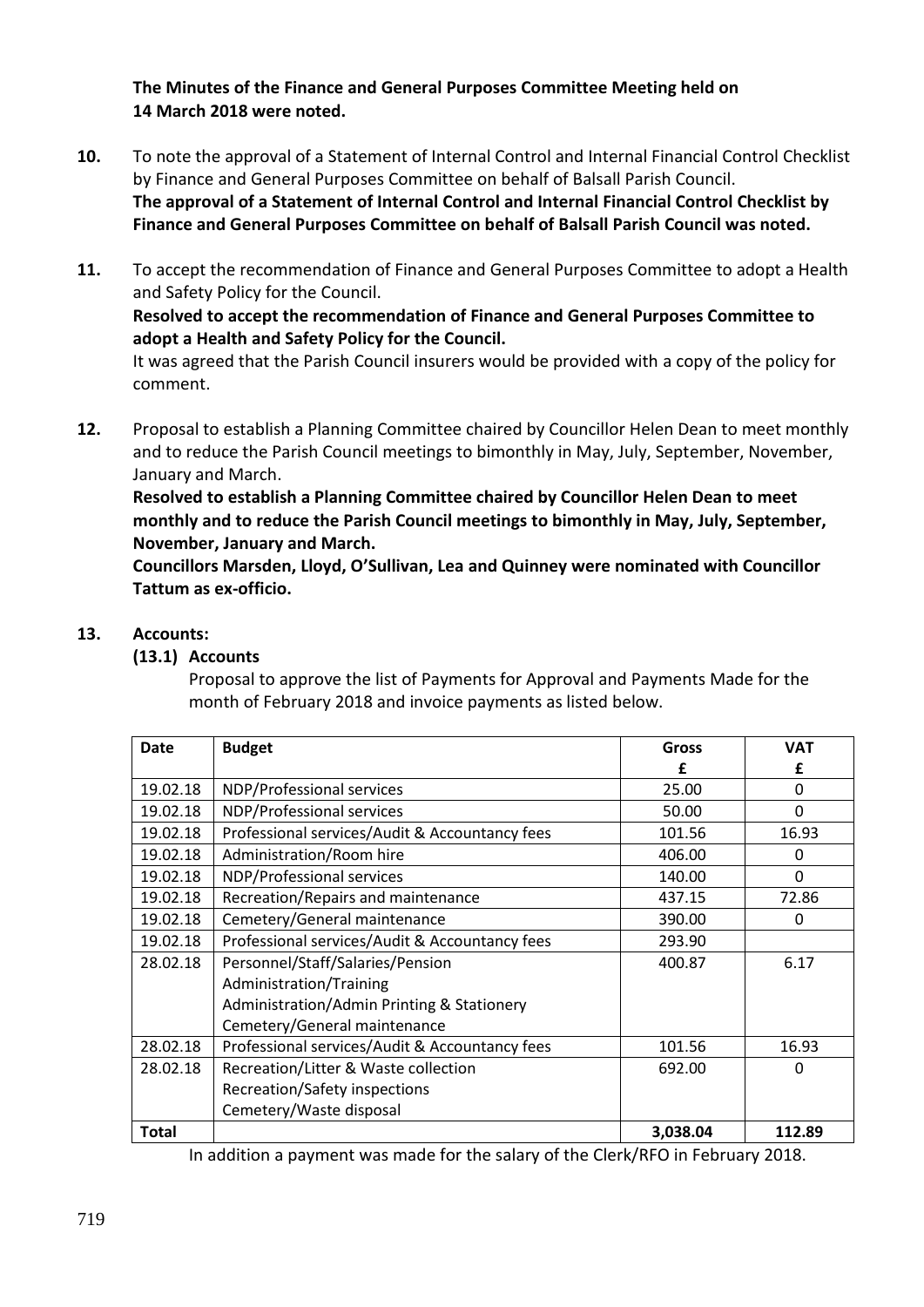**The list of Payments for Approval and Payments made for the month of January 2018 was approved.**

# **(13.2) Bank Reconciliation**

To sign off Bank Reconciliation for the period 01.02.18 – 28.02.18 **The bank reconciliation for the period 01.02.18 – 31.02.18 was approved.**

# **14. Planning Matters**

**(14.1)** PL/2018/00404/VAR

Cemetery, Temple Lane, Temple Balsall, Solihull [Change of use from agriculture to a green burial cemetery including access, car park,](https://publicaccess.solihull.gov.uk/online-applications/applicationDetails.do?keyVal=P3QEY3OEGY800&activeTab=summary)  [landscaping and associated works. Variation of condition Nos. 2 and 11 attached to](https://publicaccess.solihull.gov.uk/online-applications/applicationDetails.do?keyVal=P3QEY3OEGY800&activeTab=summary)  PL/2015/52827/PPFL (allowed on appeal - [Ref APP/Q4625/W/16/3154607\) to provide](https://publicaccess.solihull.gov.uk/online-applications/applicationDetails.do?keyVal=P3QEY3OEGY800&activeTab=summary)  [revised site layout](https://publicaccess.solihull.gov.uk/online-applications/applicationDetails.do?keyVal=P3QEY3OEGY800&activeTab=summary)

**Resolved to comment that the parking provision that was already limited is now reduced by this proposal.**

# **(14.2) PL/2018/00506/MINFHO**

704 Kenilworth Road, Balsall Common CV7 7HD [Single storey rear and side extensions and two storey front extension -](https://publicaccess.solihull.gov.uk/online-applications/applicationDetails.do?keyVal=P48MG4OE04M00&activeTab=summary) Amendments to [PL/2017/02172/MINFHO](https://publicaccess.solihull.gov.uk/online-applications/applicationDetails.do?keyVal=P48MG4OE04M00&activeTab=summary)

# **Resolved to make no comment**

# **(14.3) PL/2018/00552/MINFHO**

1 Chapel Drive, Balsall Common CV7 7EQ

[Single storey side extension to form kitchen, utility and w.c; plus repositioning of](https://publicaccess.solihull.gov.uk/online-applications/applicationDetails.do?keyVal=P4HWKUOE01G00&activeTab=summary)  [existing side screen boundary wall with 1800mm high close-boarded fence with laurel](https://publicaccess.solihull.gov.uk/online-applications/applicationDetails.do?keyVal=P4HWKUOE01G00&activeTab=summary)  [hedge](https://publicaccess.solihull.gov.uk/online-applications/applicationDetails.do?keyVal=P4HWKUOE01G00&activeTab=summary)

### **Resolved to make no comment**

### **(14.4) PL/2018/00642/MINFHO**

Ferndene, Balsall Street, Balsall Common, Solihull Ground floor front extension **Resolved to make no comment**

### **(14.5) PL/2018/00648/TCA**

Cemetery, Temple Lane, Temple Balsall, Solihull [Fell 1 No. cypress tree \(T1\), prune lower branches on 2 No. conifer trees \(T2 & T3\) to](https://publicaccess.solihull.gov.uk/online-applications/applicationDetails.do?keyVal=P4X25JOE01100&activeTab=summary)  [clear gravestones and public pathway.](https://publicaccess.solihull.gov.uk/online-applications/applicationDetails.do?keyVal=P4X25JOE01100&activeTab=summary)

### **Resolved to make no comment**

# **15.** Public Forum

Residents of the parish are invited to make representation, answer questions and give evidence in respect of the business on the agenda.

A member of the public who had submitted a request for support for the reduction in height of 2 conifers in Needlers End Lane on SMBC land spoke to the item 19.1.

Councillor David Bell spoke to indicate that Balsall Common may receive £15m for the cost of a by-pass. His understanding is that this is money secured by the Combined Authority Mayor Andy Street as part of the development of UK Central.

**16.** Proposal to consider for approval grant application for £3,000 from Berkswell Cricket Club as a contribution to the cost of a pre-owned roller for the club's second cricket ground at Lavender Hall Park.